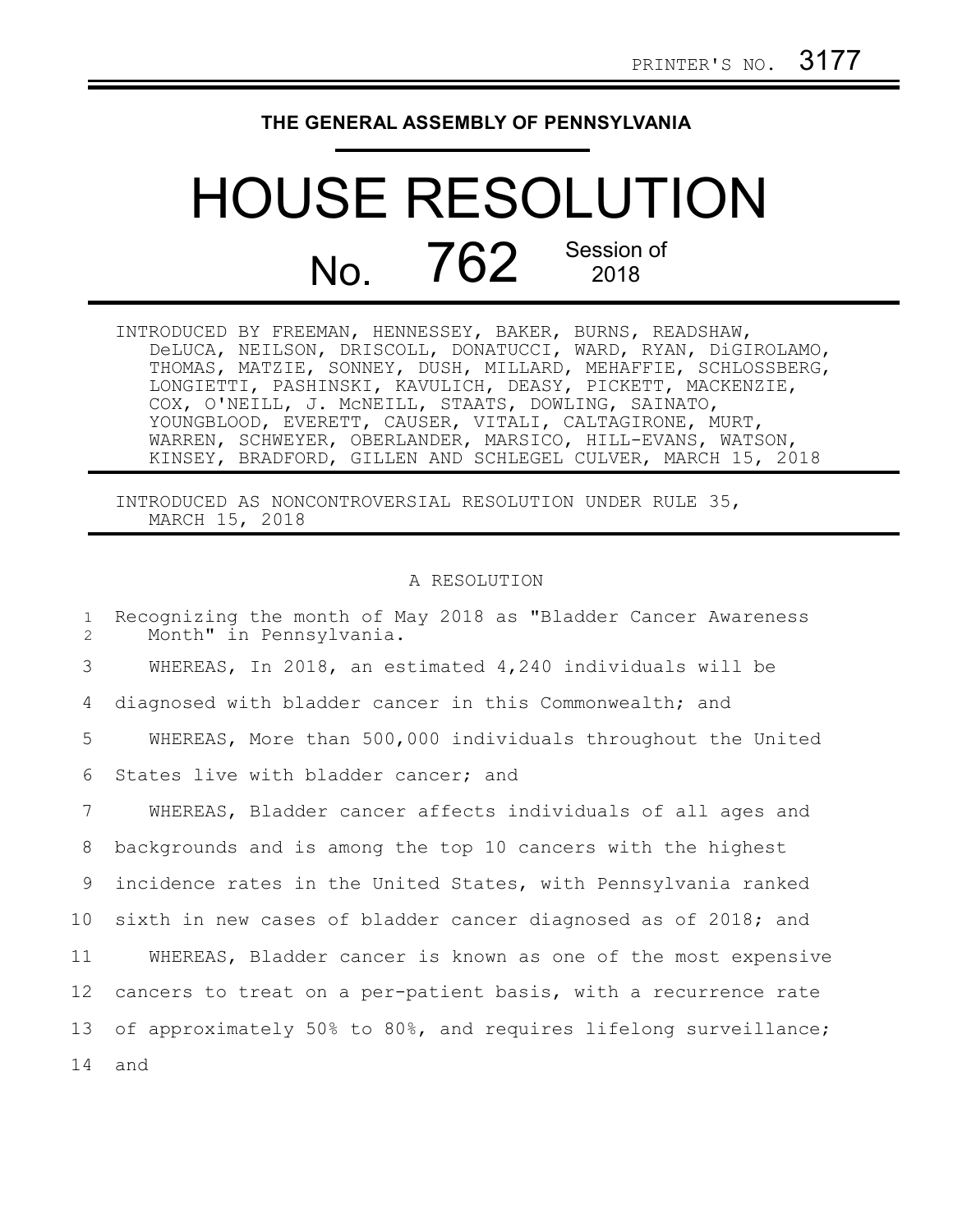WHEREAS, While bladder cancer symptoms, such as blood in urine, are easily recognized, many people are unaware of the threat of bladder cancer; and 1 2 3

WHEREAS, If diagnosed early, bladder cancer is treatable; and WHEREAS, If diagnosis and treatment are delayed, the life expectancy of an individual with bladder cancer decreases; and WHEREAS, Military veterans are more likely than nonveterans to be diagnosed with bladder cancer; and 4 5 6 7 8

WHEREAS, Women are often diagnosed at a later stage of bladder cancer; and 9 10

WHEREAS, Even when diagnosed at the same stage as men, women have worse survival rates; and 11 12

WHEREAS, The quality of life for an individual with bladder cancer depends on diagnostic and treatment developments and research advancements; and 13 14 15

WHEREAS, There have been no new treatments developed for bladder cancer in more than 20 years; and 16 17

WHEREAS, A lack of awareness about bladder cancer within the medical community and general public has limited research advancements for the disease; and 18 19 20

WHEREAS, Increased awareness promotes early diagnosis and higher survival rates; and 21 22

WHEREAS, Increased awareness bolsters public support for medical treatment; and 23 24

WHEREAS, Increased awareness generates greater funding for innovative research and development relating to diagnostic tools and treatment options; and 25 26 27

WHEREAS, Traditionally on the first Saturday in May, survivors, caregivers and loved ones walk together throughout the United States to raise awareness for bladder cancer; and 28 29 30

20180HR0762PN3177 - 2 -